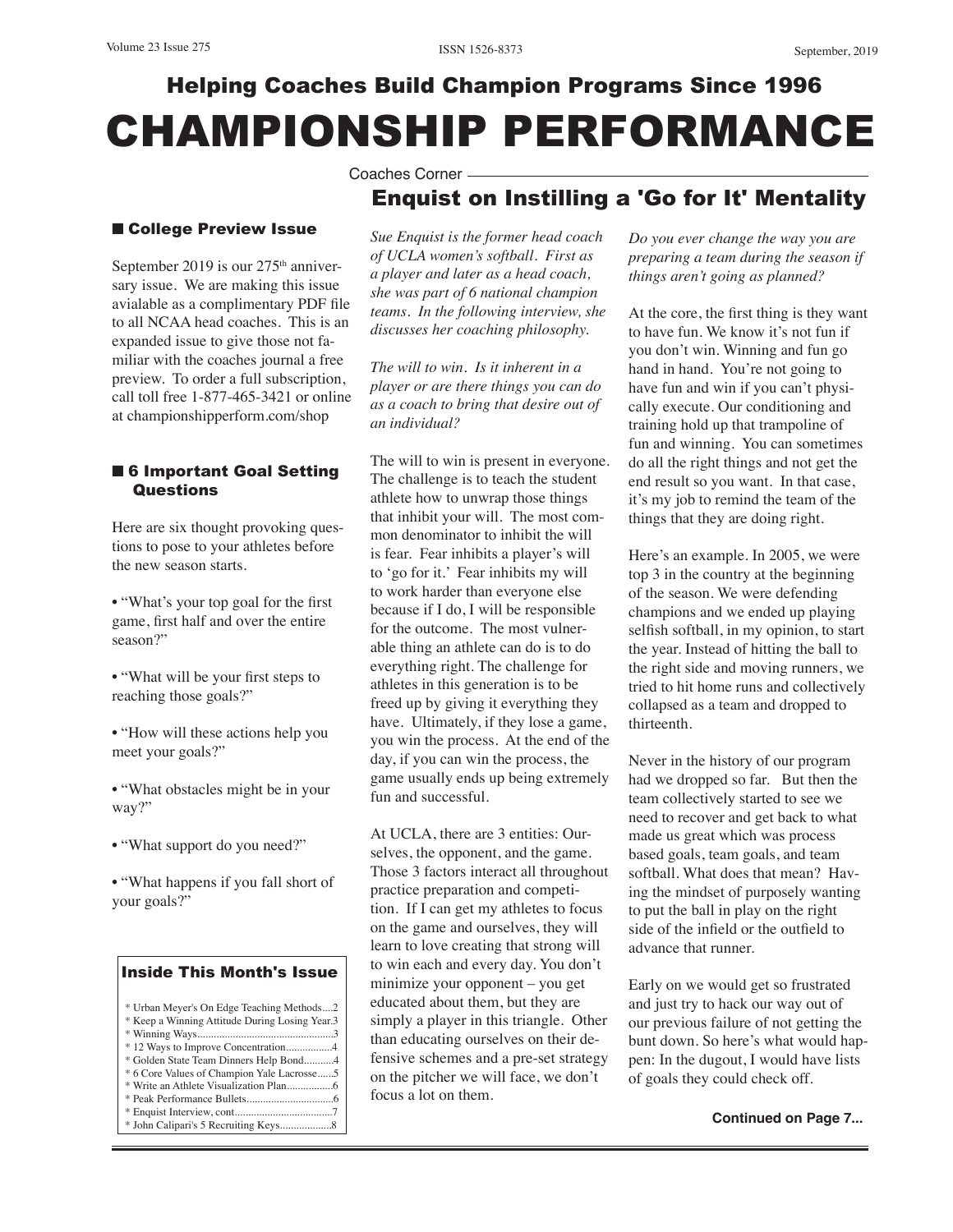#### Coaching Style

## Urban Meyer's On Edge Teaching Style

Urban Meyer is all about finding the most efficient ways to educate his players about the intricacies of his high-powered offense. What he hit upon is an approach that is increasingly popular in academic circles, but still mostly unheard of in the world of football coaching: flipping the classroom.

In academia, flipped learning turns the traditional classroom-teaching model on its head, delivering lessons online outside of class and moving homework into the classroom via individual tutoring or activities.

In an effort to speed up the installation of his spread-option playbook - Meyer decided to abandon old-school chalkboard sessions. Instead, he

#### Championship **Performance**

 10612 - D Providence Road #262 Charlotte, NC 28277

Phone: (704) 321-9198 FAX: (704) 321-0203 info@championshipperform.com www.championshipperform.com

Championship Performance is published monthly (12 times a year). **Subscription rate is \$99**.

The purpose and express goal of **Championship Performance** is to help coaches attain the highest levels of success.

Editor & Publisher: John Sikes Jr. Administrative Asst.: Kate Lord Web Development: Wayne Cooper

Regular Contributors: Brian Cain, M.S. Rob Gilbert, Ph.D. Alan Goldberg, Ed.D. Ken Mannie, Michigan State Univ.

The information contained herein is true to the best of our knowledge. Neither the publisher or individual authors will be held responsible for consequences of implementing the information contained herein pursuit to local, state, and federal statutes.

devoted team meetings to hands-on exercises, such as walking through plays and doing situational drills.

Meyer doesn't use the flipped classroom term to describe his approach, but outlined his belief in **"on-edge" teaching, in which players are kept on the edge of their seats during team meetings by a barrage of impromptu quizzes and individual interactions designed to keep them engaged.**

This approach is fundamentally the same as in flipped learning, which has become something of a buzzword in recent years as online video has become more widely available.

The theory behind it is that introducing student-athletes to new material through short video lectures or online slideshows outside of class time allows for the lower levels of thought work—gaining knowledge and comprehension—to be performed outside the classroom on their own schedule and at their own pace. Class time can then be repurposed into workshops where students can inquire about the material and interact with hands-on activities. These help accomplish the harder task of assimilating knowledge.

The whole idea is that if you can *get players thinking about it and doing the mental work prior to being in the football facility*, your time in the classroom will be that much more productive.

For Meyer, that has meant ditching the time-honored method of installing an offense, in which players listen passively while coaches draw up plays during team meetings before heading back to their dorm rooms to memorize the assignments with their playbooks.

**Helping Coaches Build Champions** Now, instead of lecturing players on

X's and O's, **Ohio State coaches send them schemes and game plans via videos and interactive graphics that can be accessed on phones and iPads**. Time at the facility is then devoted to walk-throughs and other interactive exercises. Kirk Barton, a graduate assistant at Ohio State, says meetings are used for situation-specific drilling. He might ask an offensive lineman to diagram a particular play against a particular defensive front, for instance, or draw up their responsibilities against a blitz. Barton says he also **texts players outside of meetings to ensure they have the assignments nailed down**.

Former Buckeyes player Johnathan Hankins said it isn't uncommon for Meyer to interrupt meetings and pepper inexperienced players with questions to ensure they understood the playbook.

"When he came in, he would usually ask a freshman: 'What do you got?' " said Hankins, adding that Meyer's "on-edge" techniques ensured no one put their feet up during meetings. "You never knew what you were going to get from coach Meyer. That's just how he is. He's always keeping people on their toes."

Excerpted from the book: The Football Coach's Game Plan for Leadership: Interviews with Football Legends, Detailed Organizational Plans and Coaching Strategies to Build Your Team's Leadership Culture.

www.championshipperform.com/ books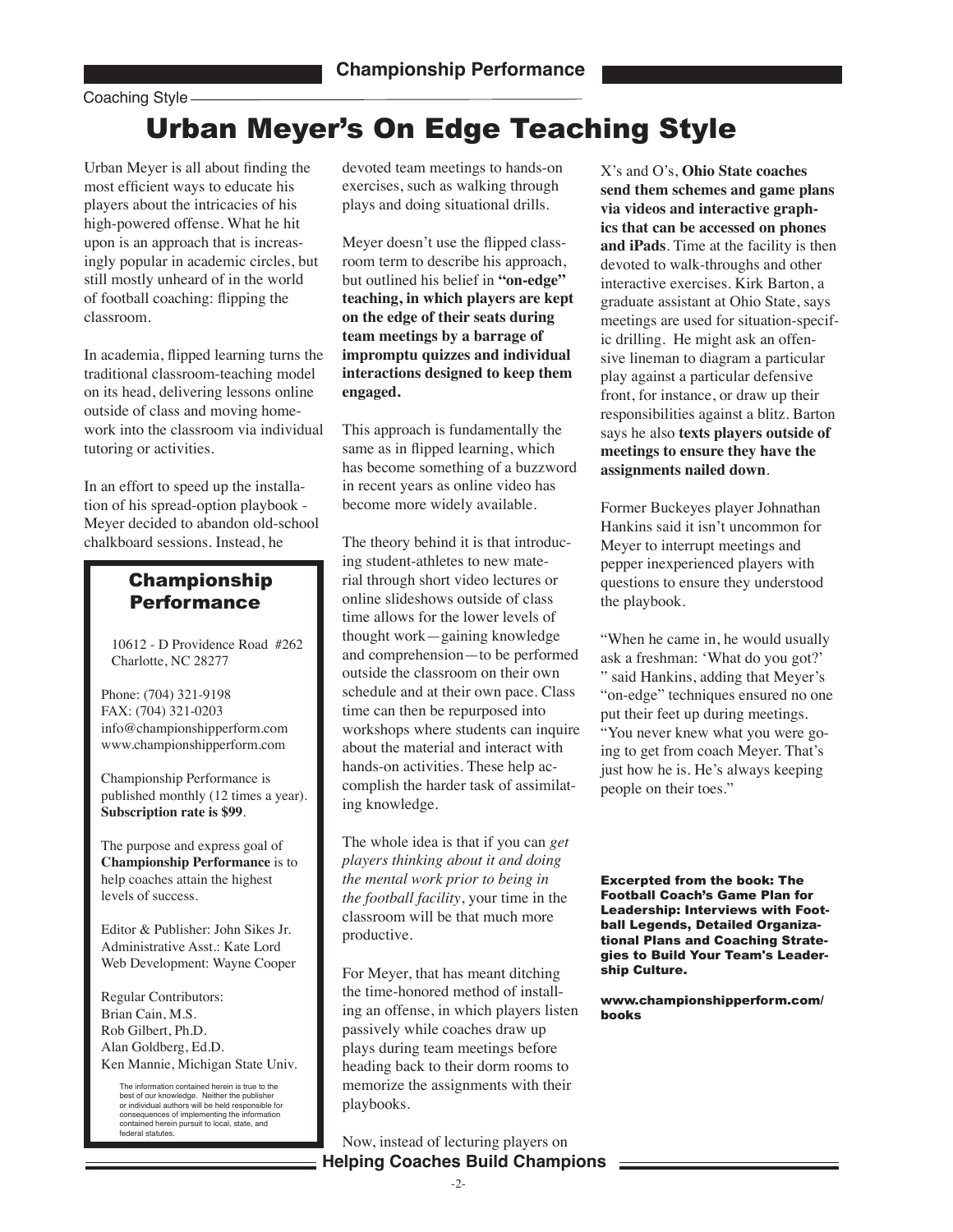#### Performance Psychology

### Keep Winning Attitude During Losing Time

Down years. Rebuilding seasons. Injuries to key players that turn a great team into an average one. How can you keep your athletes interested and motivated during losing seasons?

The key is to give athletes other "small victories" and other chances to win in different ways. Winning teams overcome obstacles. Most of the time the primary obstacle a team or athlete is measured against is the opponent.

How can individuals and teams win when the scoreboard says they lost the game or match? One method is to create different obstacles and let the other team be part of your "game."

*Example*: A tennis coach whose team had lost 4 straight matches devised a plan. Since the skill level of his players was weak, overcoming certain obstacles during their matches were their way of "winning". If a player got 70 percent of their first serves in, they considered the match a success, no matter what the final score was.

*Example 2*: An undersized basketball team was getting beat quite handily by their bigger and faster opponents. The coach decided to focus on their free throw percentage and field goal percentage. On defense, she noted how many points each opponent was averaging and if one of her defenders limited that opponent to less than her average, it was considered a victory.

By using different criteria to judge performance besides wins and losses, athletes can feel they have gained or accomplished something in a losing effort. Small "moral victories" boost confidence. Motivation increases when the player feels they have something to play for other than a championship or title.

**Note: It's important to never accept losing as inevitable. That's a destructive mind set as well. But** 

**during the rebuilding process, small victory steps lead to greater future rewards.**

What are other methods of motivating players during a losing campaign? Find something after each loss and tell the team what it was. Never accept sloppy practice or lackadaisical play which leads to a "we're going to lose anyway mentality". This type of thinking will never allow a team to turn things around.

Another idea includes changing practice schedules. Occasionally let team captains plan a practice or encourage them to develop new drills for technique work.

From your standpoint, never give the impression that you have lost hope or given up on the team during a tough season. You may have to look harder, but there are silver linings in losing years.

One last area to consider here. What about the player who gets depressed, even to the point of feeling worthless during a losing year. Particularly with women's teams, self-worth spirals down with each successive loss.

Remind these players that the selfthoughts of "winning" athletes are defined by how close they came to reaching their potential during the season. This is how they should evaluate their performances instead only looking at wins and losses.

If they perform consistently well in a losing effort, you are in the best place to analyze shortcomings. Goals may have to be adjusted, but the athlete's self-esteem is still intact. Process, rather than outcome, goals are important during these type of years. It helps keeps wins and losses in proper perspective.

#### Winning Ways

#### **Recruiting Tip on** Parent Behavior

Northwestern basketball coach Chris Collins has an interesting recruiting evaluation technique. Throughout the recruiting process, Collins says he observes parents in the stands to help identify the sort of environment the recruit grew up with. In the recruiting process, coaches should begin to notice if parents are supportive and positive, or negative while encouraging individualistic behavior that only regards their son or daughter rather than the entire team. Take these parent sideline behaviors into account when recruiting athletes so they know who they are dealing with moving forward.

#### ■ Watch Out for Information **Overload**

In a televised game, a football team was shown in the locker room before a game getting last minute instructions from the coach. On the white board were listed 8 keys to victory. Underneath the main points, were additional sub-points. This resulted in information overload by the team in question and they ended up losing a close game.

*Mora*l: Pre-game keys should contain no more than 3 basic points to consider. More than that, and you get a team that is reacting instead of performing in the flow.

#### **Negative Recruiting:** A Dangerous Game

Several high school athletes were interviewed for a story to discuss the ups and downs of being a highly recruited star. One comment that kept coming up was that the kids were turned off by negative recruiting tactics. It's one thing to tell someone that another school already has too many players at one position, but it is quite another to rip the coaching staffs of other schools.

The consensus from the players interviewed was the coaching staffs should focus on what their program had to offer and unless a recruit brought up a specific issue that needed to be answered to stay away form overtly knocking other schools.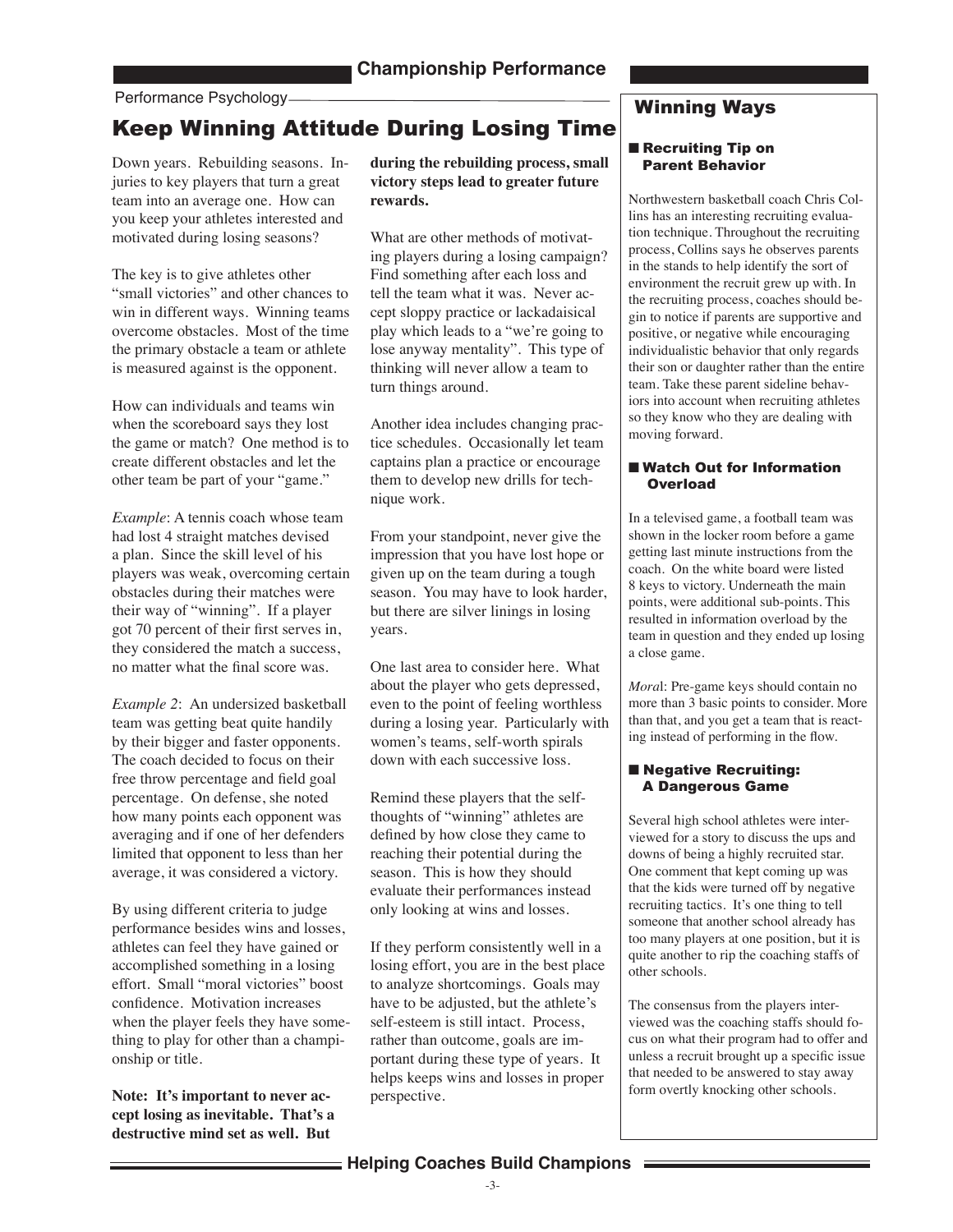#### Concentration

## 12 Ways to Improve Concentration

The following article gives specific bullet suggestions on how to improve attentional focus or concentration.

• The attentional demands for each specific skill in your sport should be analyzed by you and your athletes. You should identify whether the attention should be internal or external, and how broad or narrow it should be.

• When attention is focused externally, teach your athletes what cues should be attended to in what order. Keep the cues as few and as discernible as possible.

• When attention is focused internally, attend to positive and constructive thoughts, and leave negative thoughts unattended.

• When actually performing the skill, attend to the present and immediate forthcoming action, not to the past or future.

• Focus on task factors such as form and execution rather than on the score or the pending outcome. Athletes cannot concentrate on two different

things at the same time. If athletes are focusing on the goal, they cannot concentrate on the means. In other words, if athletes are thinking about winning, they cannot be thinking about hitting the next pitch, shooting the ball into the hoop, blocking the punt, or hitting an ace serve.

- Help athletes develop mind sets or expectations about which cues to attend to and which ones to filter out. Then teach them the appropriate responses to these cues.
- In conjunction with developing mind sets, teach your athletes the cues that help them to anticipate certain responses, and then analyze when it is appropriate to make anticipatory responses.
- When learning skills, direct athletes' attention to the feelings and sensations in their muscles as they execute them. Attending to these kinesthetic cues increases the rate at which athletes learn skills, and imagery is an excellent means of teaching kinesthetic awareness.

• When practicing, do attentiondemanding instructional activity early in the practice period when psychic energy levels are high.

- Minimize distractions during practice when athletes are first learning skills, but then later introduce contestsimulated distractions so that athletes can practice their attentional skills.
- When the environment contains a great deal of uncertainty, especially uncertainty that athletes may perceive as a threat to their self-worth, the situation stresses them and increases the tendency to be distracted.
- Although uncertainty about athletes' self-worth is undesirable, uncertainty that introduces variety and novelty in practices can keep interest, and therefore attention, higher. In a word, keep them guessing and challenge thier ability to concentrate in practice as much as possible.

### Analysis of One of Sports Greatest Upsets

Possibly the biggest upset in the history of college basketball took place when tiny Chaminade College from Hawaii beat Virginia, then the number one team with the number one player, 77-72.

How the upset happened gives insight and hope for coaches looking to do the same today. First Virginia took Chaminade for granted. For most of the team, it was chance to go on a Hawaiian vacation, not a business trip. It was easy to see why. They had the best team on paper (featuring center Ralph Sampson) and were ranked accordingly. What was there to fear from a tiny private NAIA school?

Coach Merv Lopes said things like, "If you're small enough but good enough,

you are big enough." The mental side of athletics always fascinated Coach Lopes. He started to work meditation into his practice.

On the week of the big game he guided the team through a meditation exercise that included explaining the game tactics he wanted to implement: "Swarm Sampson every time he touches the ball on defense, get the ball into the hands of the hot shooter on offense, etc."

He then used some individual "psych up" strategies for different players:

"What is the difference between you and Rick Carlisle?" he asked swingman Richard Haenisch. "Can he jump higher than you? Can he run faster than you?" - Haenisch shook his head no at each question. Lopes continued: "The difference is in your brain. The game is played between the shoulders. The guy who gives 2 percent more is going to win. Two percent isn't that much. If Carlisle takes three steps, you take 3 and 1/2. If you keep doing that, it will make a difference."

Finally, he got to Tony Randolph, who had the near impossible task of guarding Sampson and giving up 10 inches in the process: "Tony, just go out there and play ball. Show people that this is an exciting game. Just go out and have some fun."

No mention of winning the game, but they did and made history in the process.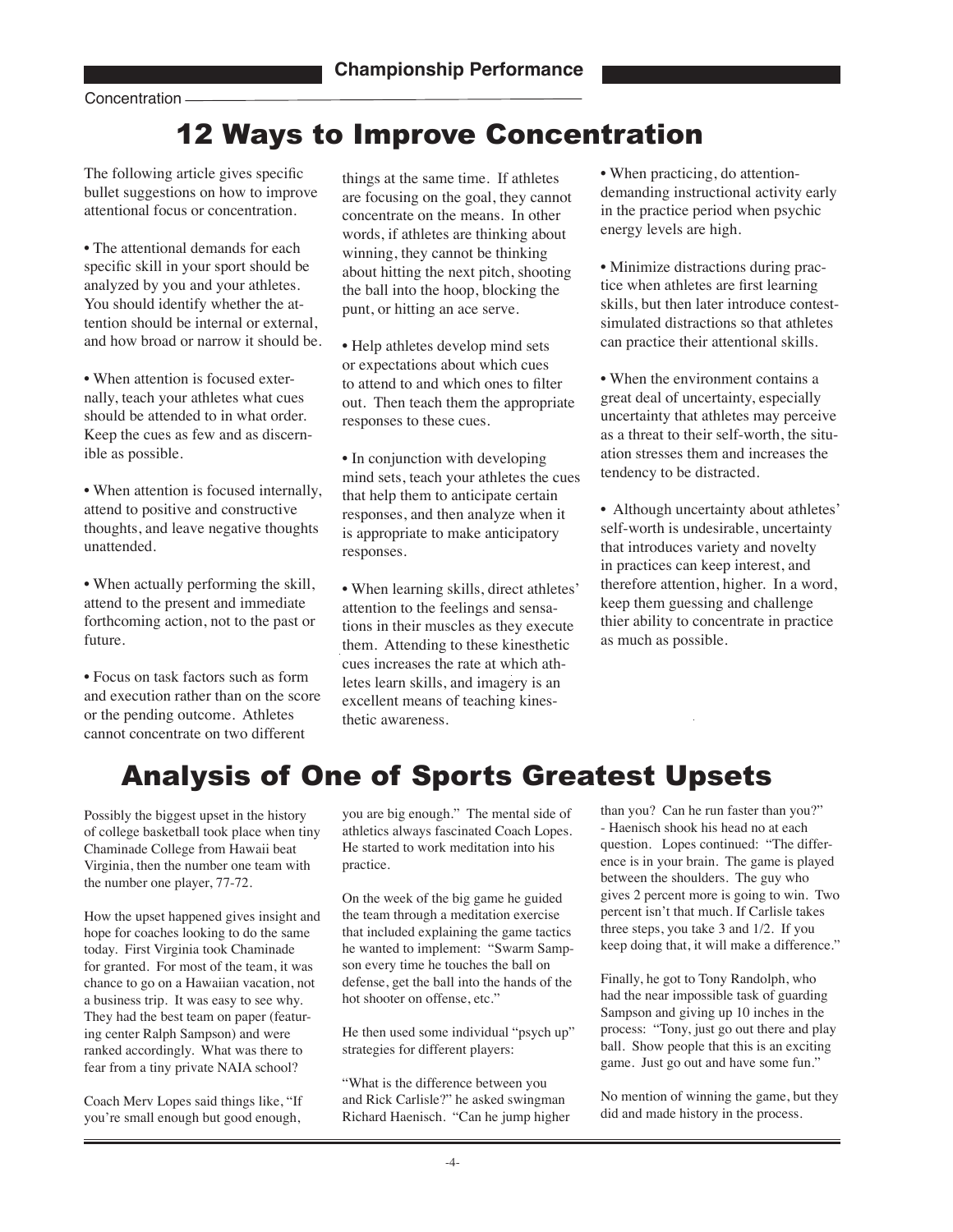Leadership

## 6 Core Values of Champion Yale Lacrosse

Here are Advisory Board member and performance consultant Brain Cain's 6 lessons he learned from working with the Yale University Lacrosse team.

**1. KNOW WHO YOU ARE.** Great organizations, teams and individuals have a strong set of core values. The core values of Yale Lacrosse are the foundation of the program and were on display all weekend by the players and the staff. Values give you a direction, provide you with a foundation to build from, and offer a safety net when you fall. Their 6 keys are: 1. Accountability 2. Motor/Energy 3. Physical and Mental Toughness 4. Brotherhood 5. Trust 6. Confidence

#### **2. HAVE A MOTTO TO SAY AND BE A MODEL FOR OTHERS TO**

**SEE**. Head Coach Andy Shay and his staff modeled the values of the program all weekend. They reminded me of the importance of leadership having a motto to say to help refocus and rally the troops, and the importance of the leader being a model of values for others to see.

#### **3. FOCUS ON THE NEXT 200**

**FEET**. In athletics and in life, the tendency is to look forward to the result of what might happen. The key to performing at your best is to stay committed and locked into the next 200 feet. Remember, you can drive anywhere in the country you want in complete darkness if you simply stay focused on the next 200 feet of the road. In lacrosse the next 200 feet is the next possession; in life it may be what you do in the next hour after

reading this. How good can you be at what you are doing in the next hour of your life? Can you make it the best hour of your day? Make this hour better than it has ever been before? What is your next 200 feet?

**4. WORK THE CUT**. On the eve of the biggest fight in what seems to be boxing history, the Bulldogs found themselves in the fight of their lives vs. Brown. Down 6-2 early in the second half, Bulldog players kept their composure and reminded each other of the importance of working the cut. In boxing, most fans look for the knockout. What the champions know is that to win the fight you have to work the cut.

Working the cut is an analogy for staying the course, sticking to your game plan when you take a punch, and not letting the assault of your opponent take you out of your game. You have to keep landing your jab (or in lacrosse, win ground balls), make simple passes and communicate – and as you keep working the cut, your opponent will get metaphorical blood in his/her eyes, and then you take the KO when it comes.

Working the cut is about small, simple wins along the way that lead up to the big finish and the desired result. What is working the cut for you today to help you win the fight of being at your best today?

**5. WHAT IS vs. WHAT IF**. When you care deeply about the people on your team and have your back against the wall, where if you lose and your

❝ ❞

season may come to a close, there is a tendency to focus on "What If." *What if we win, who will we play? What if we lose, will we play again? What if I don't play my best?*

In competition, "what if" kills. In competition, champions focus on "what is." They focus on the moment and recognize when their mind drifts away from the moment and they quickly reset back to the NOW. Today, keep your mind in the moment and stay locked into what is to avoid the trap of what if.

#### **6. REASONS BEFORE RESULTS**.

Everyone wants results. The problem is that when you think about results you sabotage your ability to perform. Rather than focus on results, focus on reasons. Why do you love doing what you do? Why do you love who you do it with? Why do you compete? When you have a big enough reason why, you will always find a way how. Start with why.

When you can answer why you do what you do, the results will come faster because you will be able to manage the emotions of the moment and deal with the adversity that makes life so great.

**Brian Cain of Brian Cain Peak Performance is available for a limited number of speaking and consulting relationships.** 

**www.championshipperform.com/ speakers**

**You have to get to the point in your athletic career when going for it is more important than winning and losing.**

 **Arthur Ashe, Tennis Legend**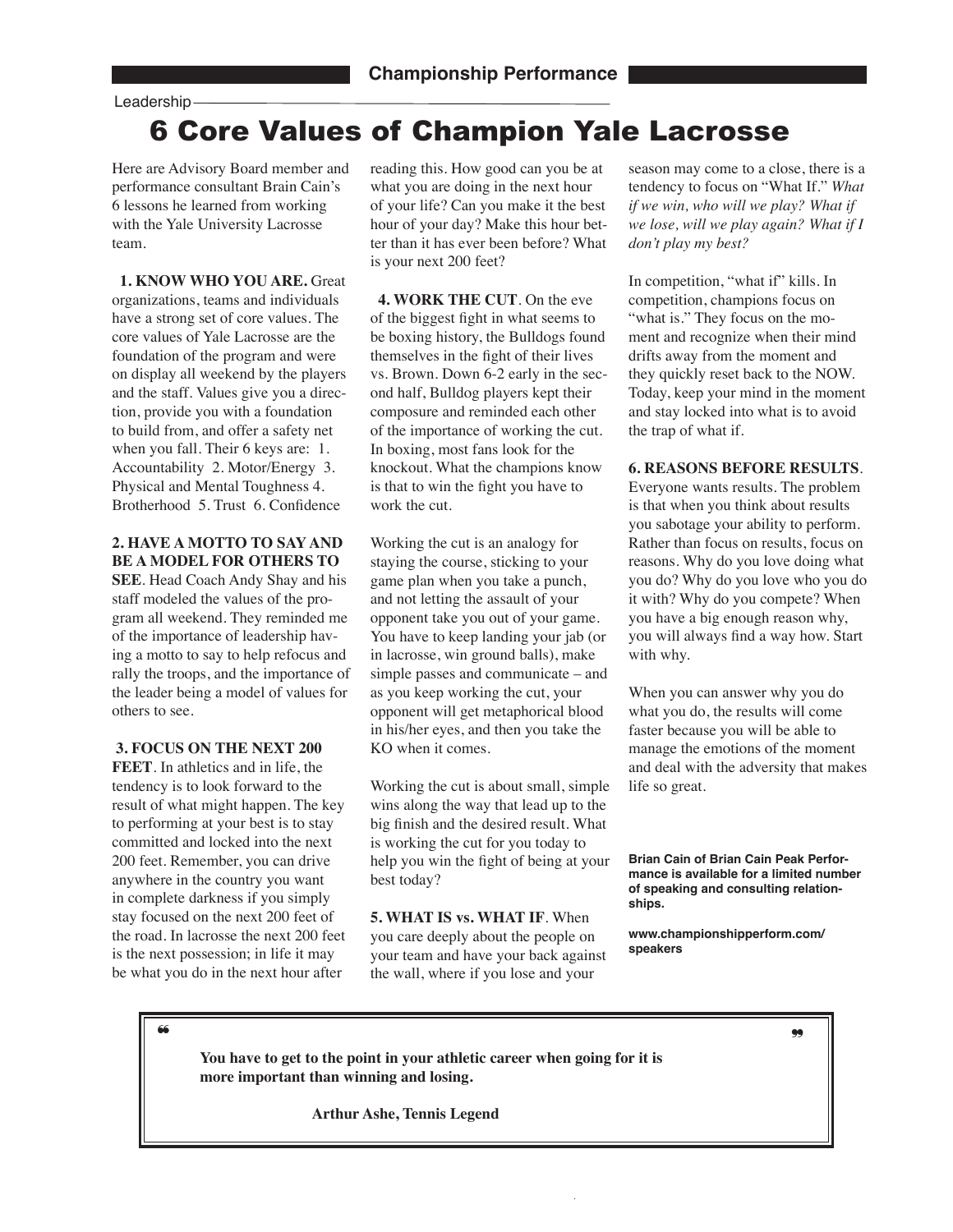#### Mental Toughenss (Visualization)

### Write an Athlete Visualization Program

*Note: the following article is addressed directly to athletes.*

There are a few points to consider before you write an imagery and visualization training program for yourself to practice. First, how does your competition begin? What happens when you are warming up and stretching? Be aware of the competition area, the crowd, and the general environment. The beginning part of your visualization should also include focusing on your goal and the outcome you wish to achieve. It should include everything important up to the moment you begin to physically compete.

The middle part of the visualization should consist of the event itself: every move you will make, all your strategy, everything up to the finish or conclusion of the event. All the thoughts feelings, physical moves, pains, sounds and reactions should be included.

The final part encompasses all that happens after you have competed. This may include shouts of the crowd, your warm down, your victory lap around the stadium, your post game handshakes and greetings, and rejoining the team in the locker room and finally leaving the competitive arena.

**Recommendation**: Here is a 10 step guideline to writing your own visualization: 1) Ask yourself, what do you see, hear, and feel when performing your event? Write it down.

2) Dictate into a recording device every detail from number one.

3) Begin with arriving at the event, going through your normal preparatory routine and the few minutes before you perform.

4) Go into vivid detail about the event and your experience of it, including sounds, smells, colors, the crowd, weather, and the positive feelings about your body and mental state.

5) Imagine yourself being totally relaxed, confident, powerful, and in complete control of your mind and body. Include affirmations and key words that will help keep yourself under emotional control during your real performance.

6) Go through your whole event thinking of each significant point or play. Feel yourself moving smoothly and performing with strength and endurance.

7) When writing your visualization, make sure to include statements that remind you of your mental toughness, power and confidence.

8) Next, re-read and edit your visualization. Then dictate it yourself or possibly have someone else whose voice you like dictate some parts or even an entire recording for you. *(Editor's note: Most colleges have radio announcers. Ask your coach if they could say a few great statements describing your play then put it on your recording.)* 

9) Listen to the recorded version for flaws and make changes as needed. Once you are satisfied with the script, add a part at the beginning that includes some things that make you feel relaxed or upbeat (possibly some music or other sounds like applause.)

10) Once you have perfected the recording, listen to it at least 3 or 4 times a week before an event. Pick a quiet time and place where you won't be disturbed. First thing in the morning or before going to bed at night are usually good times. Try to stay awake to get the full effect. Sitting up is helpful. The ideal state to listen is when relaxed, but mentally aware.

#### *P.S. Do not listen while driving.*

**Excerpted from the book "The Mental Athlete" by Kay Porter, Ph.D. www.thementalathlete.com** 

#### ■ Peak Performance Bullets

#### **n** Parents and the Issue of Playing Time

*Situation*: A player's parents want to know why it is fair to bring up a freshman or sophomore to play in front of their daughter, who is a senior and has worked hard and had a good attitude. What is the best way to handle this?"

High School coach Lisa Christiansen says the best way to handle this situation is to prevent it from happening.

"In my pre-season meeting with players and parents, I explain that excellence is the goal for our program and that a player's age rarely influences my playing time decisions.

I explain the Double-Goal Coaching model, where the first goal is winning, and the second, and more-important goal is life lessons through sports. I encourage them to be "Second-Goal Parents," who look at the big picture and understand the roles that they and the coaches play in teaching lessons that will lead to success in life beyond sports.

If you have not explained your playing-time criteria and you are now facing these questions about "fairness," you may need to have some difficult conversations. You will need to explain your criteria, emphasizing a meritocracy.

Be prepared to specify the measures you are judging, such as statistics, effort in practice, or team chemistry, and be able to provide a mix of examples illustrating where the player meets or exceeds your criteria and where she falls short. Avoid direct comparisons between the senior in question and any of her teammates."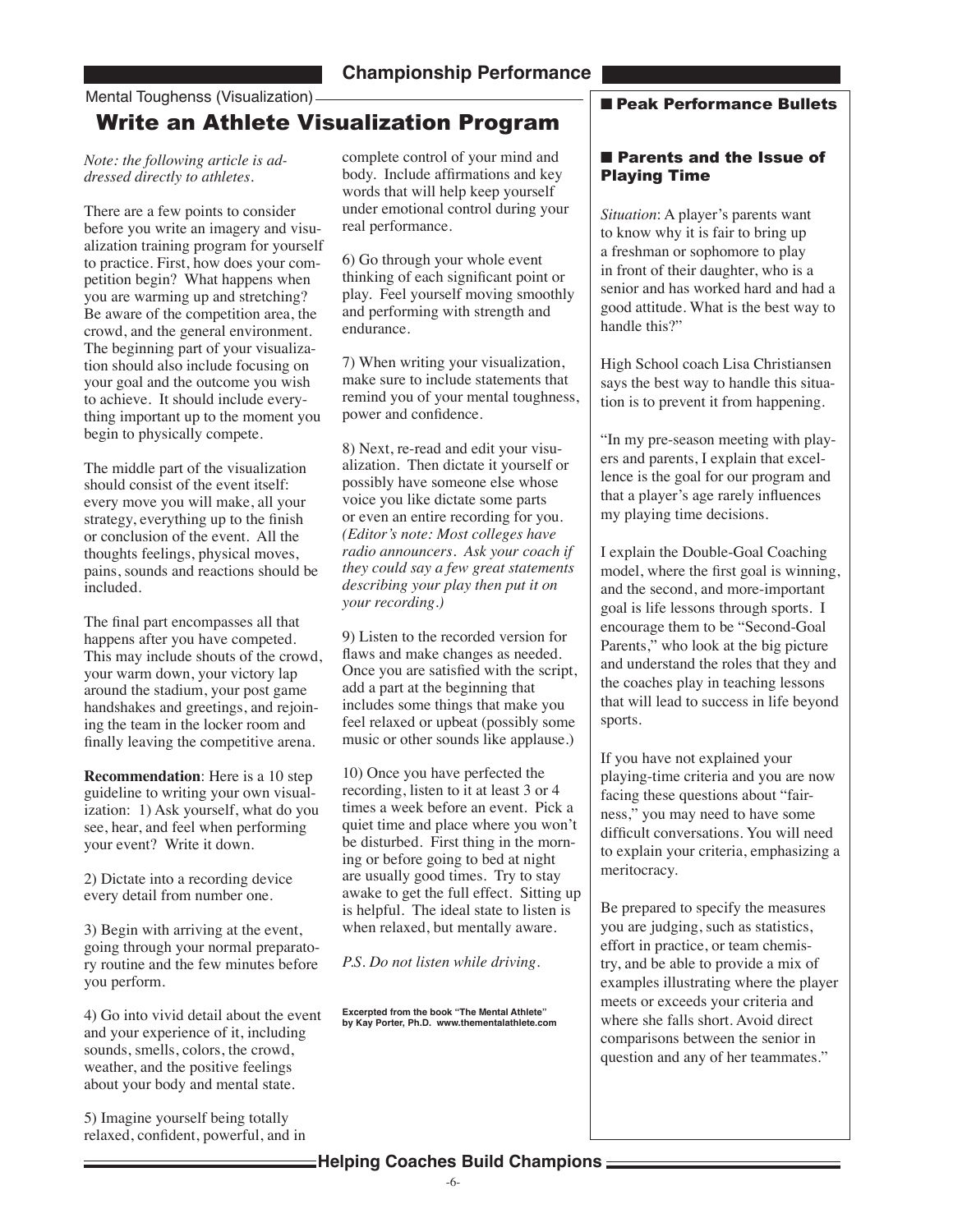### Enquist on Instilling Go For It Mentality, cont.

One set of goals was really processoriented goals. These were goals that we all knew we could be successful at. They didn't even involve the opponent. For example, when you are at bat, the player would take two deep breaths. That has nothing to do with getting a hit or not.

We were able to do things regarding tempo. I wanted them three times in a game to call a timeout and reconvene in the infield when they saw a momentum shift. These were things we could be very good at and feel good about taking control of our game.

**I wanted to change the negative selftalk to positive images. I took all our positive self-talk words and printed them, laminated them and posted them all over the dugout in the last third of the season. I wanted them to see words and say those words in their head constantly so we could get to the point where we would start being more positive, and start playing team softball.**

When we started to do that, we weren't winning right away, but we were playing better. Instead of looking at our team batting average, I wanted them to look at our advancing runner stats. So we began to break our game down into the simplest terms like advancing a runner. So a player could ground out, but did she move a girl from first to second? There are different ways to look at success.

Our team batting average was .250 moving runners from second to third, but our team stat from moving first to second was .390. So I asked them: "Were you putting pressure on yourself?", "Are you getting overconfident?" I told them not put a greater value on advancing the runner at second.

So you're telling me you can hit .390 moving her from first to second, but you can only hit .250 from second to third. So what is going on there? Have the same mind-set like you are trying to advance the runner from first. They hung on to that philosophy and it literally carried us through the post-season all the way to the championship game.

*Have you ever done anything from a motivational standpoint that didn't work out as you thought it would?* 

There are tons of instances when things haven't worked out. Softball is a failure sport, so were always trying to find new ways to motivate the athletes. There is usually a theme that coaches need to be aware of. There are two types of motivation. A foundation of our program is that the athletes are internally motivated. Each player must figure out what gets her going everyday. We spend time on knowing themselves and what's important for them. But you can't have just internal motivation. We live in an externally stimulated culture. If you sing the song – play hard, enjoy the struggle and the satisfaction in knowing you have done your best – you won't get everything you need from your athletes.

When trying to motivate externally, I constantly throw out challenges to the team to see how they will react. Every single day, I put pressure on the team and the individual.

*Here is an example*: At practice one day, they knew that suicide bunt challenge was on the line. This means that 13 out of the 14 hitters have to put the bunt down. The reward of completing this may be less running or a social event where they do something fun as a group. This day, 12 out of 14 laid the bunt down. Their favorite come back is 'double or nothing.' We have two specialized runners on the team who do a lot of training on their own within the team. I picked one of them as having to make the bunt. The team said, "No fair coach." My reply: "The game is not fair. How are you going to handle the situation?"

So the team all gets together with this pinch runner and gives her a quick pep talk on how to get the bunt down. They tell her to use positive self-talk and wait until she is ready for the pitch. This freshman with all the pressure on her put down a bunt that could have won a world series game.

After that drill, I asked them what was the lesson learned? Good talent combined with a different attitude can do anything. Good talent is flexible because the season will offer so many different challenges. That's a motivational drill that worked. There were many similar ones where the team simply didn't get the lesson.

*What happens in those times?*

I might have changed the rules during an exercise and they then excuse me of cheating. The lesson I was trying to convey went over their heads and gets lost sometimes. So the next week, I will introduce a new motivation to sell the lesson to be learned a different way or fashion.

Sometimes you have to be honest with your team. When you introduce challenges into your practice routine that don't work, you need to be honest and tell them, 'hey, this didn't work.' This shows accountability on the coaches' side – which is also very important.

For example, "Today, we tried drill a b and c. The purpose was to learn such and such lesson. Well it didn't work. My goal next week is to try things differently that will illustrate the lesson we want you to learn."

This way, they know that we aren't perfect either. The goal is to have a good level of communication with your players without being their best friend. I tell them, 'When you go through those chain link fences, you need to separate the rest of your day from practice. You can escape for 3 hours and have a bundle of fun.

One last thought: You have to enable the athlete to enjoy 'going for it.' If you can get them so focused on 'going for it' and not worrying about the results part, you are on your way to peak performance.

Excerpted from the book - "Winning the Athletic Mental Game: 33 Interviews with Americaís Top Coaches and Performance Psychologist on Gaining Your Competitive Edge."

www.championshipperform.com/ books

#### **Helping Coaches Build Champions**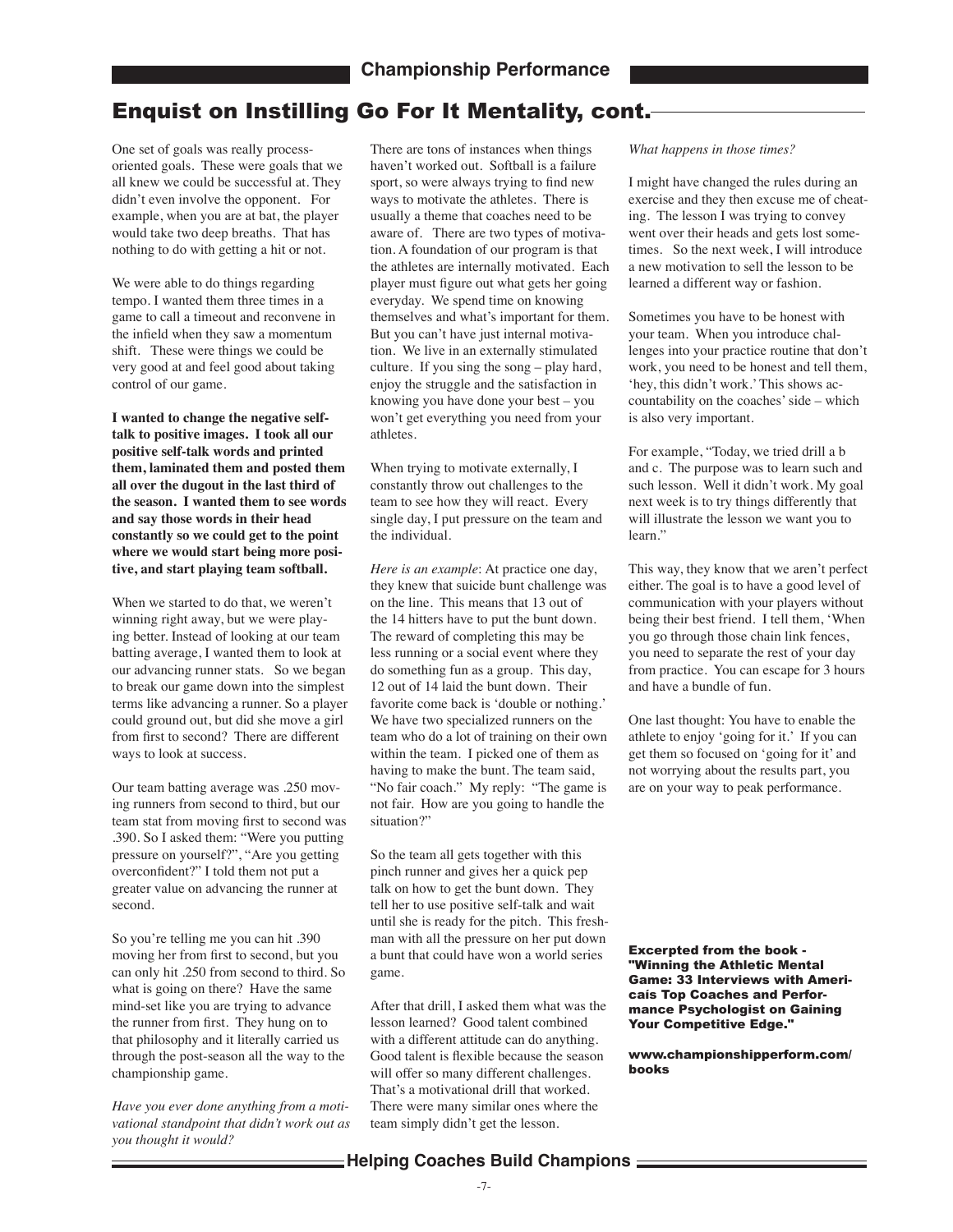Selection/Recruiting

## John Calipari's 5 Important Recruiting Rules

*Next month, we'll take a look at the coaching philosophy of John Calipari. This month we look at 5 keys that make him a great recruiter.* 

What is his secret? He doesn't have some special spiel he gives or a line that always works. Instead, his philosophy is an adaptation off the John F. Kennedy approach: he doesn't ask what the recruit can do for him; he asks what he can do for the recruit.

"You have to know what (the recruit's) dreams and aspirations are, and chase those with them," Calipari said. "I'm trying to help them succeed, so we become one of the places where everyone wants to work."

However, one thing Calipari avoids is promising anything to a recruit or their family. While he tries to do everything he can to help his recruits succeed, the last thing he wants is for their expectations not to be met.

"With social media, (all the recruits) talk to each other," Calipari said. "So we don't promise outlandish things. Because, if you do and they don't come true, you are going to run out of people pretty quick."

#### **#1) You have to know the people you recruit.**

When he was an assistant coach at Kansas University early in his career, Calipari used to tell prospects how great it is to go to a big university like Kansas, because you can major in anything. To hammer home his point, he would say the only three majors Kansas doesn't offer is forestry, farming and veterinary medicine, three majors few recruits were interested in.

One day, he was sent to recruit a player named Roy Brow, and gave his speech about the (almost) unlimited opportunity at Kansas, except for those three majors. Of course, after hearing the spiel, Brow was quick to tell him what he wanted to major in: veterinary medicine.

Calipari hasn't made the same mistake

again. Now, before he meets with a prospect, **he finds out exactly what they are looking for in a career. And then, when talking with them, he offers a path on how exactly that can happen.**

"I ask them, what do you want out of your college experience, where do you want basketball to take you?" he said. "And then, from there, I'm doing everything I can to help them succeed."

#### **#2) Honesty is key.**

That said, Calipari never promises playing time or NBA stardom to his recruits, only opportunity. In fact, since Calipari gets so many great players to go to Kentucky, often some of the best players in the country play less on his team than they normally would somwehre else.

Calipari is also admittedly hard on his players and added that playing at Kentucky can be difficult; as there's so much media attention it's like "being under a microscope." If Kentucky doesn't win a national title, its considered a failure, despite dozens of other great college basketball teams sharing the same goal. And sometimes that honesty means directly **telling a great talent they won't be a good fit for Kentucky, and the reasons why**.

"The last thing you want is someone who isn't going to thrive in your system," he said. "The more they fail, those results begin to hurt your recruitment."

#### **#3) If someone moves on, don't forget about them.**

He said he's more proud of the dozens of players he sent to the pros than his one NCAA championship victory.

That fits in line with his general attitude of doing what he can for his players, even after they leave Kentucky. He related it to the business world, saying a company should be "ecstatic" if one of its employees got a great job somewhere else.

Additionally, Calipari often hires his former players and coaches to his own staff, years after they ever played or worked for him. Of course, the bigger reason he does that is because he believes they're right for the job, but he also knows that loyalty will pay off down the line.

"Are you taking care of people on the way out?" Calipari said. "Or is all just about what they can do for you? That's all part of recruiting."

#### #4) **Calipari's fourth rule of recruiting: social media is your friend.**

Calipari frequently updates on both Twitter and Facebook accounts. Why? For him, it's a way to get the real Calipari out, without the filter of the mainstream media. Going back to his point of being honest, the more he can show the world what the real John Calipari is like, the more likely he is to get recruits who are a good fit.

"Social media, if you are not doing it, you are already losing," he said. "If you are doing it, it's more or less to be transparent."

#### **#5) The most important rule of recruiting: follow the golden rule.**

Ultimately though, what it comes down to is treating people the right way, Calipari said. If you are honest, if you legitimately help people achieve their dreams and if keep a good relationship with them after they leave, you are going to have a successful organization.

When Calipari first started as a coach at the University of Massachusetts in 1989, he obviously had no reputation to point to. So, he "sold hopes and dreams," and managed to have a relatively successful tenure there:

"It's bigger than me just coming in and I'm going to sell you," Calipari said. "It's about the relationships I've had with the players who have come through my program. And that's going to feed off itself."

Please email comments, questions, story ideas or address changes to info@championshipperform.com. We want and value your feedback!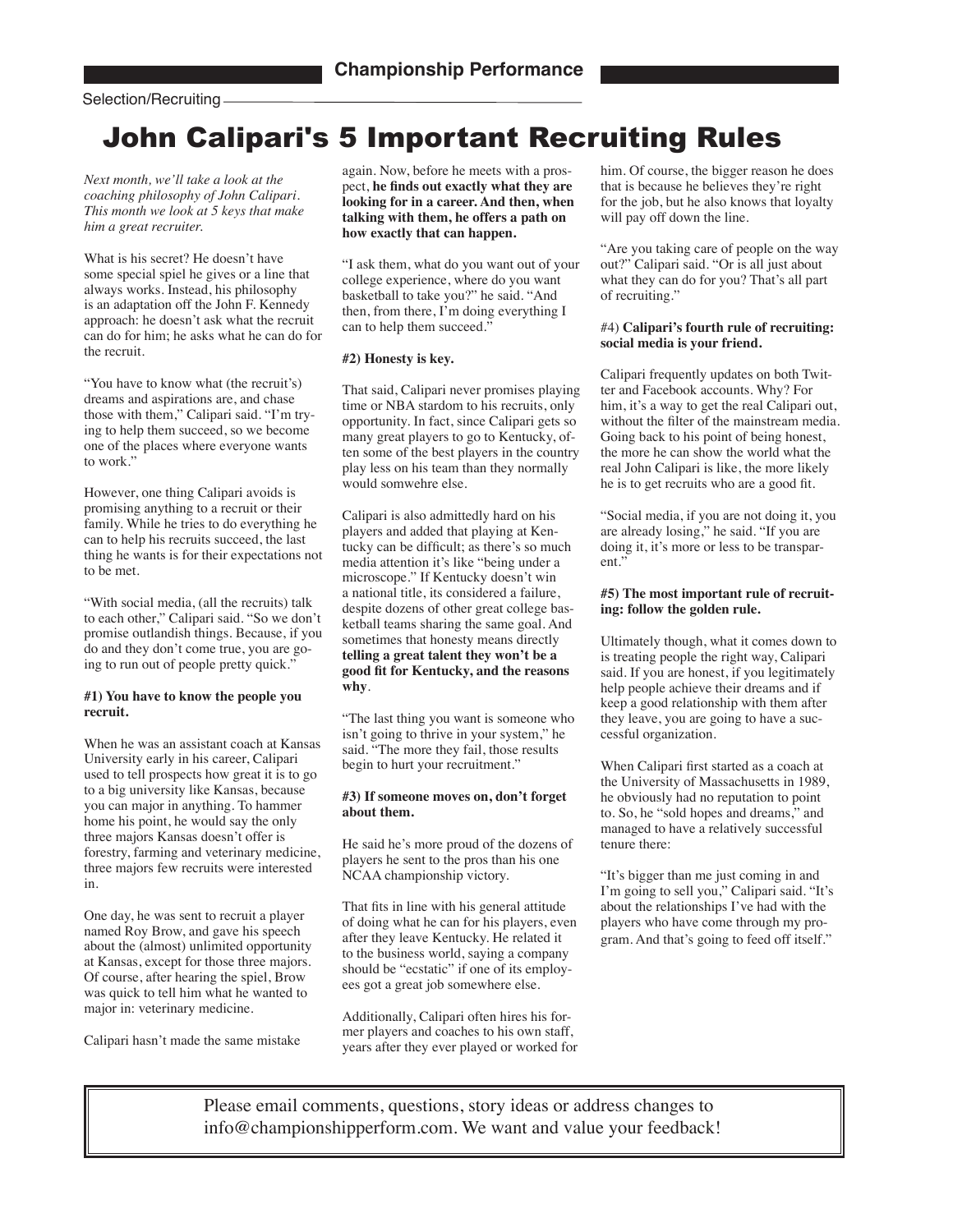Game Preparation

## Player Post-Game Evals Improve Performance

Coaches and athletes must deal with the fact all games end with a team's performance falling (more or less) into one of the following categories: 1) *Won and played well*. 2) *Won but played poorly*. 3) *Lost and played well*. 4) *Lost and played poorly*. Given the above four conditions, is there a constructive method when debriefing a team so players will utilize the just-ended contest as a learning experience?

Athletes will be prone to openly demonstrate anger and disappointment following a game when their team plays poorly. These exaggerated postmortems are non-constructive, expressed with negative emotion and mostly inaccurate. They distort the coach and players' perceptions of what actually took place on the court or field. Fueled by negative emotion, the coach may also inaccurately attribute the team's poor play or loss to factors, after careful analysis, had a minimal impact on the team's performance.

Immediately following a game, especially after a poor team performance, coaches should address psychological needs, e.g. leaving alone those who prefer to be left alone, reassuring those who need confidence boosted, and ensuring no one gets "too down" or sullen. Denigrating personal remarks made to specific team members add to the inaccurate self-assessment of factors responsible for a poor performance. Even more important, it leads players to attribute their poor performance to factors far removed from the "reality of the situation."

In setting up an effective post game debriefing program, coaches usually have two common objectives across all sports: 1. Improve individual performance. 2. Utilize the just completed game as a tool to prepare for the next contest.

**Recommendation:** Have players fill out an evaluation form a few hours following a game to rate how they performed. You can tailor this form to criteria of your choosing. A meeting can be held the following day to discuss the player's performance with the coach. At this meeting the coach can modify individual performance

attributions and interact with the players in a positive and rational manner as sufficient time has elapsed to be objective.

For example, if the player is inaccurately self-critical, by utilizing the checklist *coaches can objectively evaluate performance and place the negative aspects in proper context*. Video review can be used here for supporting the positive. The coach can also give the team a written analysis, which stresses positive execution, while constructively stating areas that need to be improved.

The next day's meeting, with one to one consultation, video review, and written analysis by both coaches and athletes will be 100% more effective than any post-game session immediately following a contest.

Excerpted from the book Championship Performance Coaching Volume 2: 200 Plus Practical, Proven Sports Psychology and Team Building Strategies to Win More This Season

www.championshipperform.com/ books

## John Wooden's 7 Keys to Great Practice

1. *Fundamentals before creativity*: Coach Wooden believed the teaching of fundamentals, until they are all executed quickly, properly, and without conscious thought, is a prerequisite to playing the game. Drills must be created so that all of the fundamentals are taught to the criterion that players execute them automatically. In Coach Wooden's words: "Drilling created a foundation on which individual initiative and imagination can flourish."

2. *Use variety*. [At UCLA], although the general skeleton of practice lessons were the same, there were lots of surprises that kept things interesting and fun. Coach Wooden "would devise new [drills] to prevent monotony, although there would be some drills we must do every single day."

ing the daily lesson plan, Coach Wooden was careful to **install new material in the first half of practice, not the second**. There were two reasons for this: Our minds were fresh and not yet worn down by two hours of high-intensity activities, and he could devise activities during the second half of practice for the application of new material.

4. *Quick transitions*. During Coach Wooden's practice sessions, one witnessed lightning-quick transitions from activity to activity. Players sprinted to the next area and took pride in being the first to begin. Transitions were as intense as the activities. No time was wasted. With a little ingenuity, creativity, and organization, classrooms can be morphed from inefficient operations to efficient systems.

5. *Increasing complexity*. Drills evolved

from simple to extremely complex and demanding. Every movement, every action was carefully thought out and planned.

6. *Conditioning*. Coach Wooden's philosophy was for players and students to improve a little every day and make perfection the goal. His method for improving conditioning included one painful demand - each player, when reaching the point of exhaustion, was to push himself beyond. When this is done every day, top conditioning will be attained over time.

7. *Avoid altering a plan during the lesson*. Once the practice started, Coach Wooden never changed it, even though he may have noticed an existing drill that needed more time or thought of a new one he should have included. The proper place for new ideas and improvements was on the back of the 3 x 5 index card, which he made notations on.

3. *Teaching new material*. When creat-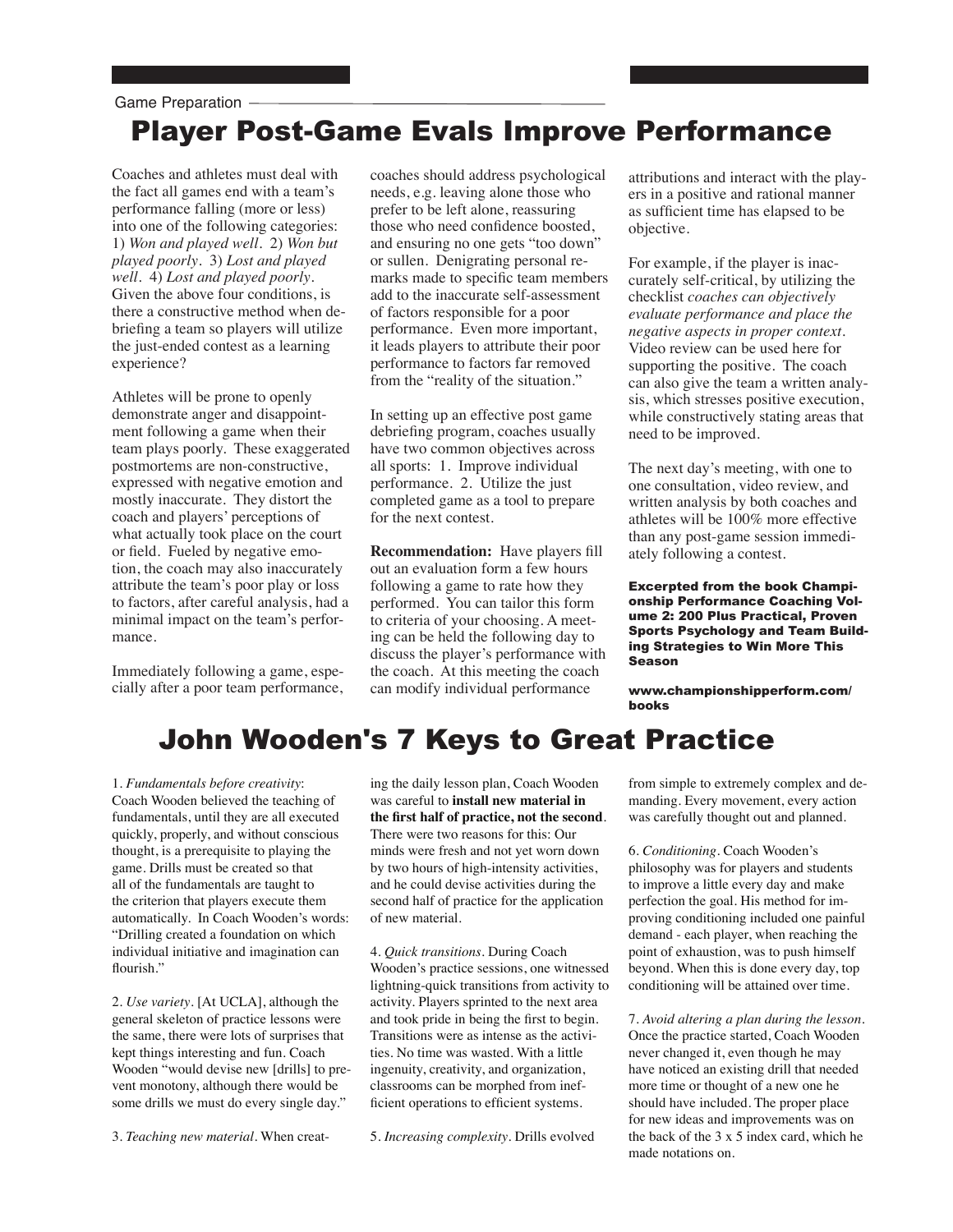## The Impact of Caffeine on Athletic Performance

U.S. swimmer Elizabeth Beisel did something a little crazy at the 2012 Summer Olympics in London. Before the biggest races of her life, she tried a performance-enhancing substance: coffee. The results were electric. She swam two personal-best times and won a silver.

At first, coffee's impact was "100% physical. I could truly feel the effects on me," recalls Ms. Beisel, who will compete in the Olympics this summer. "Now, it may be more mental than it is physical. It's just become part of my routine."

It aids athletic performance, research shows, yet it is completely legal. One note for athletes considering coffee or caffeinated drinks before performance. They will get the biggest boost if they don't drink caffeine every day. Once the body gets used to a substance, the performance benefit is minimal. If they wait, say a week, between caffeine uses, the bump can be more substantial.

Caffeine is most effective in shortburst need for team speed. Recent research suggests that even small doses of caffeine, equivalent to what's in a "tall" Starbucks, can improve athletic performance.

"I'd say at the elite level, the majority of athletes use caffeine," says Steve Magness, cross-country coach at the University of Houston and author of "The Science of Running." Many dietary supplements are unproven, Mr. Magness says, but caffeine "just consistently, repeatedly works."

Research shows caffeine can confer **a 1% to 2% benefi**t, he says. That's significant for competitive margins measured in seconds or fractions of a second.

About a third of the more than 80 sports drinks and snacks from Gu Energy Labs, of Berkeley, Calif., have caffeine. TrueStart Coffee sells premium freeze-dried coffee with a standardized caffeine level for use by athletes.

Triathletes, cyclists and rowers showed the highest levels of caffeine use, and gymnasts the lowest. (Perhaps coffee jitters and the balance beam don't mix. For any sport where an athlete experiences pre-game jitters, caffeine is most likely not recommended.)

Research scientist Dr. Del Coso conducted about a dozen studies on caffeine's effects in stop-and-start sports such as tennis and basketball. He put athletes through sports-related tests, such as squatting and jumping for volleyball players, and measured their performance. Athletes who drank caffeine jumped a little higher and ran a little faster than athletes who drank a similar but decaffeinated beverage.

In simulated soccer games, as recorded on GPS trackers, players who drank a caffeinated beverage sprinted more often and ran further overall during a match.

Some athletes don't respond to caffeine, and it affects some more than others, researchers have found.

The potential downsides of moderate caffeine use include gastrointestinal distress, sleep problems, anxiety and nervousness.

"I would argue that caffeine is at the low end of everything that can have side effects," says Lawrence Spriet, co-author of the 2013 book "*Caffeine for Sports Performance*."

Caffeine doses higher than 6 mg per kilogram increase the chances of side effects while providing minimal performance improvements, Dr. Del Coso says. (Note: 3 mg of caffeine is included in small Starbucks coffee. So it would be seem that with more than two cups of coffee the benefits of the caffeine decreases.)

Gary Hall Jr., the 10-time U.S. Olympic medalist, recalls having several espressos each day during his swimming career starting in the mid-1990s, even on days he didn't swim. He says he avoided coffee before evening races to prevent sleep problems and nerves.

On the other side of the caffeine debate, Ms. Beisel drinks a cup before every race. Ahead of the Olympics, she says she's trying to cut back a few days before a competition to clear her body, "just so when I do race, it's like that feeling when you have your first sip of coffee in a while."

**Excerpted from a report by Rachel Bachman in the Wall St. Journal www.wsj.com**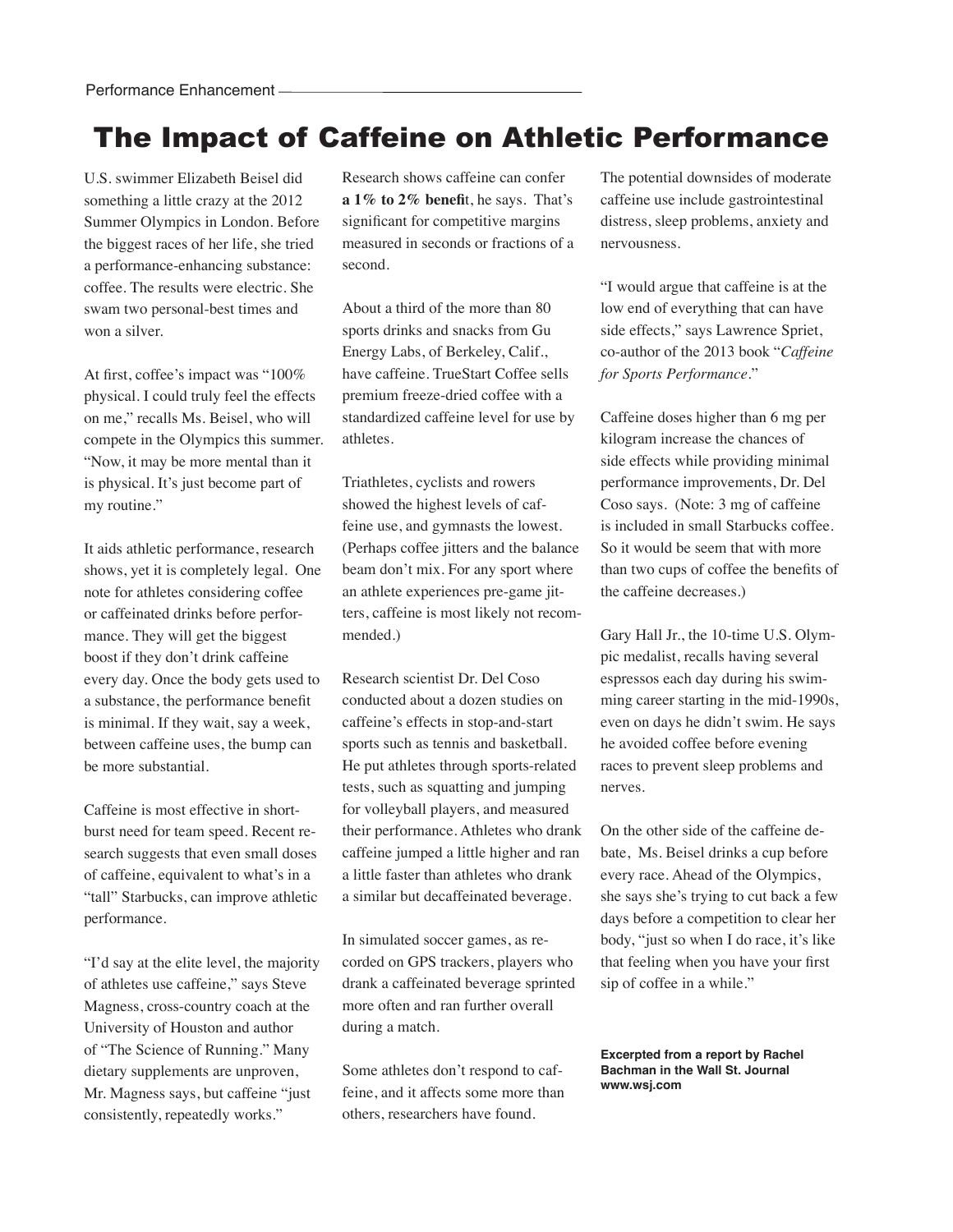## Olympic Coach David Marsh on Female Motivation

When David Marsh was the head coach of the men's and women's swim teams at Auburn, his women had just finished the first day of a three-day meet that would decide the national championship. They had never won a national title before, but they were in the lead and flying high.

Let's really motivate them for the final two days, Marsh and his staff decided. So they had a mock banner designed for the team meeting that night proclaiming the Auburn women's team as national champions and then unveiled it to the women.

"And we couldn't have swum worse the next day," Marsh said. "There were tears all over the pool deck. We had projected an outcome, making it more about results than relationships. It was ridiculous."

Marsh recently coached the US Women's Olympic team. He doesn't coach men and women the same way. The most important one lesson comes down to the fact that most female swimmers value relationships over results.

"The magic happens when they all get along," Marsh said. "And they also want to hear from people they trust. With the men, they often want to hear from just anybody who will jack them up alittle bit. *With the women, if they don't trust you, you can't motivate them.*"

According to Olympian Katie Meili: "It's a lot more of a relationship between you and the coaches. You have to be your own advocate sometimes. When I would come to practice at first, I'd say, 'What am I going to do work on today?' And David would say, 'I don't know. What do you think you need to work on?' At first I didn't get it. I'd say, 'Well, you're the coach! Tell me.' But then I realized it was a smart way to do things and allowed me to be my own advocate."

Marsh likes to call his coaching "athlete-centered," and that goes for both his male and female swimmers. He doesn't make the athlete conform to his training; he shapes his training around the athlete.

For the Olympic team, Marsh decided to use some icebreakers to speed the

team building process during nightly meetings.

The most popular game involved the swimmers splitting into two teams on opposite sides of the room. A sheet would be held up in the middle of the room to block each group from viewing the other, then each team would pick one swimmer to stand up on either side of the sheet.

Then the sheet was dropped. The contest, once the swimmers saw each other, was simple: Which of the two could more quickly blurt out the other swimmer's primary event in the Olympics? The winner got to "steal" the loser for her team.

"It was supposed to be a five-minute game," Marsh said, and they ended up doing it for 30-40 minutes. They just kept wanting to play it, over and over again. We had a lot of laughter, and that's really what you want. The indication of a women's team doing really well is that there has to be a great element of laughter and a great element of harmony."

### Best Athlete Responses to Lack of Playing Time

*The following report on handling lack of playing time is addressed directly to athletes.*

There is no more emotionally charged issue than this one in sports. At every level and in every sport, athletes continually struggle with the amount of time they spend *watching* the action instead of being *in* the action making it happen.

So how much playing time (PT) are you *really* getting? And, if you're not getting enough, do you think that the situation is fair? Do you think the coach is giving PT to some of your less talented or less deserving teammates who you're convinced should not be playing in front of you?

It's a truly rare athlete that is able to

consistently and effectively handle the heartache, disappointment and frustration that goes along with getting limited playing time. However, if you can't learn to cope with sitting on the bench, if you can't learn to master the negative emotions and disruptive thoughts that are a part of the game, then you'll miss a valuable opportunity to grow and improve both as an athlete and a person.

Ask most athletes whether they think that they're getting enough playing time and the answer will almost always be a resounding, "No Way!" As an athlete, as far as you're concerned there is a grave injustice being done here that you find yourself miserably camped out on the bench collecting splinters while other, in your opinion, "less-worthy" teammates are taking *your* spot and getting all the

limelight. You feel in your guts, you should be out there.

Perhaps the coach is biased. He or she has favorites on the squad and no matter what you do to try to get their attention, he or she will not take his eyes off of a small band of "special" players. However you want to view this situation and the coach's decisions, your predicament doesn't change. You're still stuck on the sidelines.

Let's take an honest and closer look at the situation. One of two things may be going on here. First, you may be right about the coach and his faulty assessment of you, i.e. you should be getting much more playing time because you are better than the athletes he has playing in front of you. Or second, you're way off base, don't